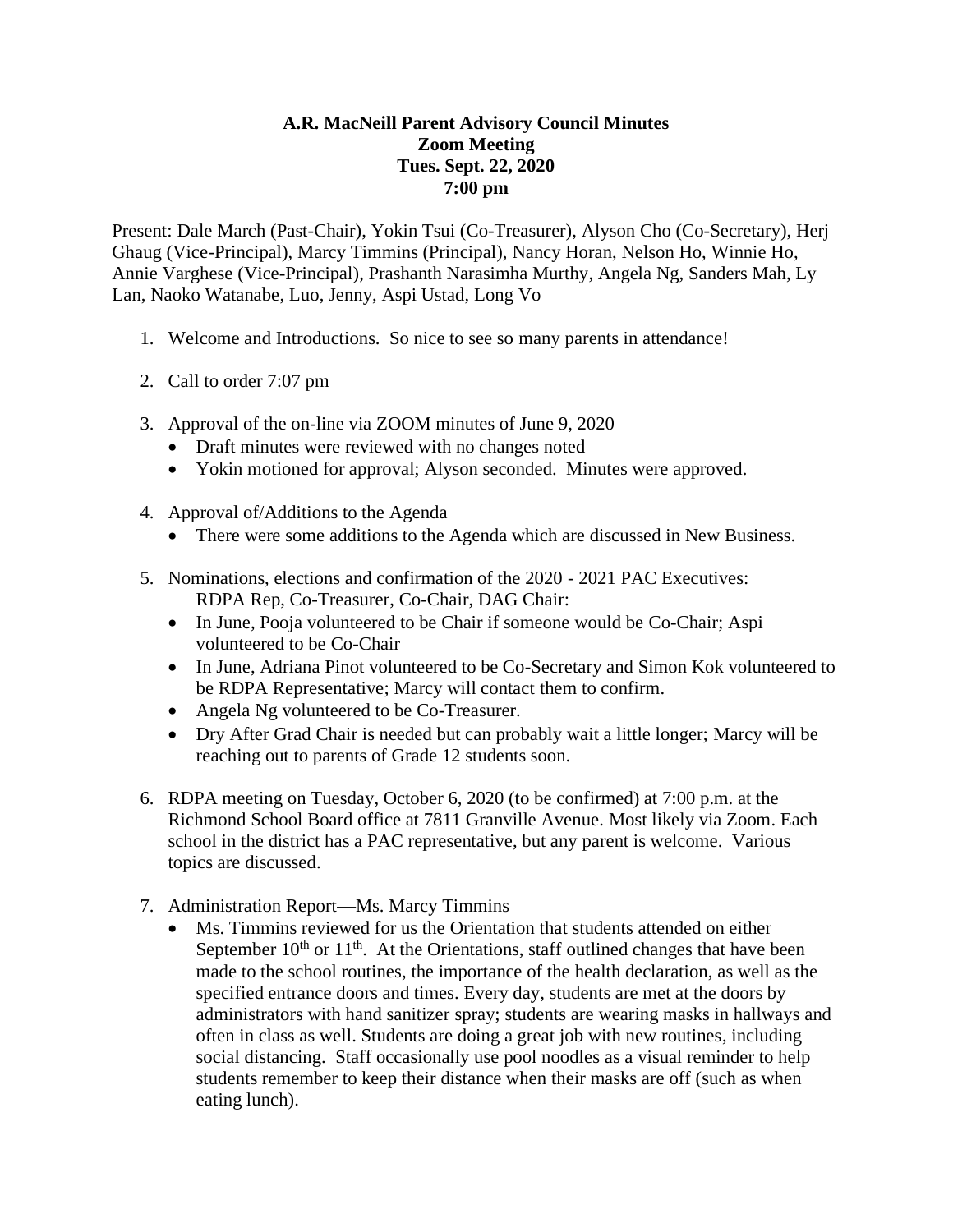- Ms. Timmins explained how MacNeill is using the quarter system. It was challenging to re-do timetables that had initially taken five months to set up. MacNeill is keeping the Day 1 Day 2 system but they zigzag morning/afternoon classes; this was important at MacNeill because it allows students in apprenticeship programs to continue with those programs. They have also prioritized keeping learning support blocks with academic blocks for students. Teachers can refer students to the Learning Support Centre if needed.
- Ms. Timmins explained the cohort system. Staff have tried to keep students in same cohort for the full year, going beyond the provincial requirement that they be in the same cohort for 10 weeks. They are also keeping class sizes to 30 maximum. Unfortunately, some Grade 9s could not get their chosen electives within the cohort constraints. They prioritized electives for students in Grades 10-12, since some of these electives are requirements for entering post-secondary programs. Since Grades 10-12 are able to do some on-line learning, that gave more flexibility for their schedules.
- When students are within their cohorts (in-class) they are allowed to remove their masks, but that depends on people's comfort levels; many choose to keep their masks on. When outside cohort (for Band or ELL classes for example), there are fewer students in class, physical distancing is prioritized, and students wear their masks and sometimes face shields.
- Regarding school teams, no inter-school competitions are allowed at this time. Coaches could set up skill-building opportunities possibly in the future. Therefore, we are still going to have Club Day with clubs on TEAMS; still focusing on POWER acronym: Positive attitude, Ownership, We not me, Excellence, Respect.
- For the month of September, Grade 8 and 9 students have been eating lunch in the Gym; however, beginning October  $1<sup>st</sup>$  they will be eating in classrooms.
- Students in Grades 10-12 will have access to an online counselling appointmentmaking program. (School Appointments program like we use for scheduling Parent-Teacher Conferences). More information about this will be emailed next week.
- Approximately 45 students in Grades 8-9 are currently attending Richmond Virtual School until February 2021, then transitioning back into MacNeill. In February, Orientation will be repeated for those students. If students stay in RVS past Feb., they are not guaranteed a spot at MacNeill but Ms. Timmins assures they will still have a spot for next year if you are in our catchment area.
- We have approximately 750 students
- Thursday, Sept. 24<sup>th</sup> was scheduled to be Meet The Teacher Night; this year it will occur via email, Zoom/TEAMS meeting, or video outlining the class set-up. Each teacher was given the choice as to how to communicate with parents.
- 8. Treasurer Report—Yokin Tsui:

Our accounts are at Coast Capital, and these are our balances as of September 1, 2020:

- General Account \$335.17
- Gaming \$5,238.08
- Dry Grad Account \$4,208.18
- We are waiting to receive the Gaming Grant notification by Sept  $30<sup>th</sup>$
- We have no outstanding reimbursements.